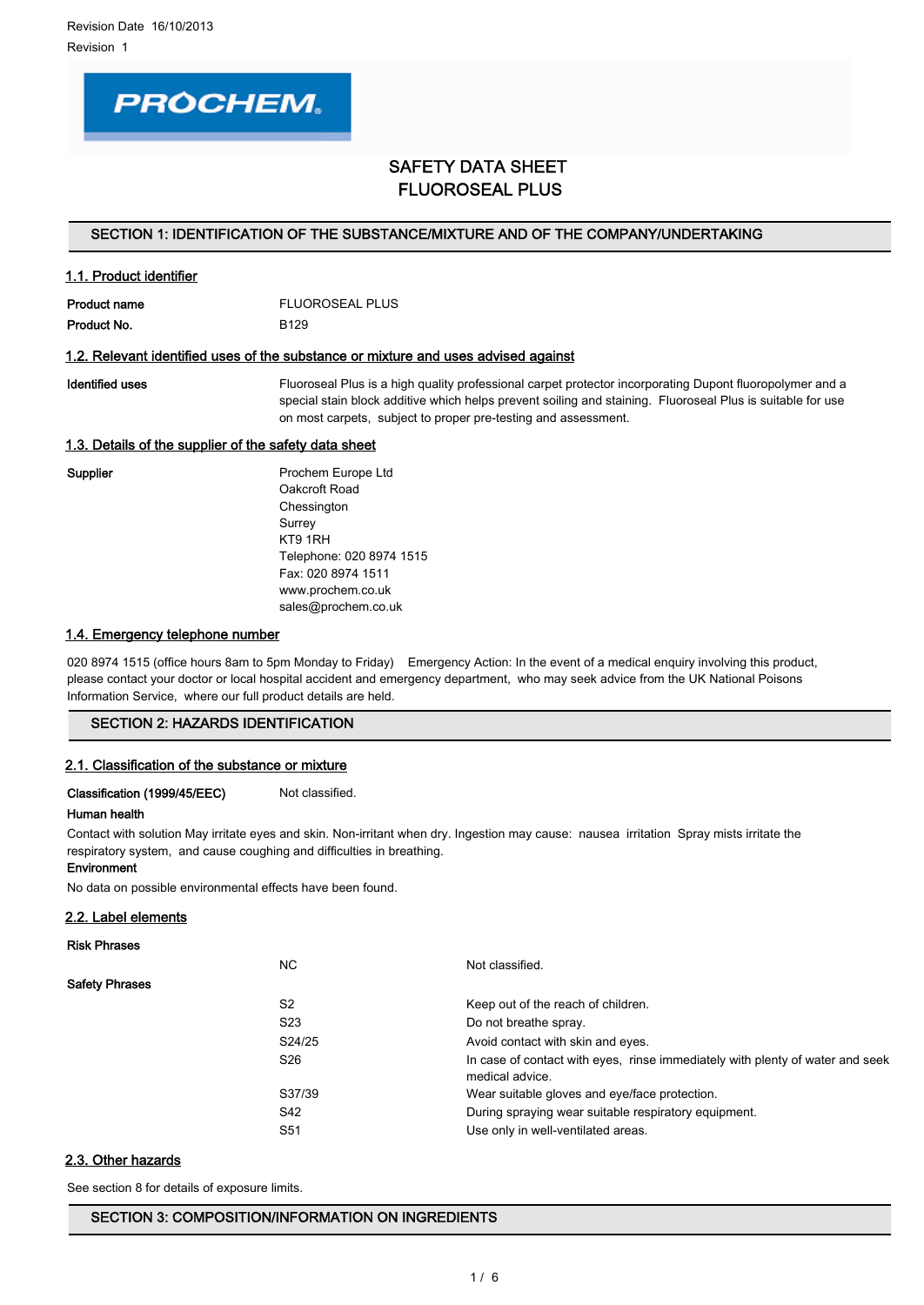## 3.2. Mixtures

#### Composition Comments

None of the ingredients are required to be listed.

## SECTION 4: FIRST AID MEASURES

#### 4.1. Description of first aid measures

#### Inhalation

Move into fresh air and keep at rest. Get medical attention if any discomfort continues.

## Ingestion

Do not induce vomiting. Do not give victim anything to drink if they are unconscious. Get medical attention immediately. Continue to rinse.

# Skin contact

Wash skin with soap and water. Get medical attention if irritation persists after washing.

#### Eye contact

Immediately flush with plenty of water for up to 15 minutes. Remove any contact lenses and open eyes wide apart. Get medical attention immediately. Continue to rinse.

#### 4.2. Most important symptoms and effects, both acute and delayed

#### Inhalation

Irritation of nose, throat and airway. Difficulty in breathing.

## Skin contact

Prolonged or repeated exposure may cause: skin irritation and dermatitis.

#### Eye contact

May cause temporary eye irritation.

#### 4.3. Indication of any immediate medical attention and special treatment needed

Treat Symptomatically.

## SECTION 5: FIREFIGHTING MEASURES

## 5.1. Extinguishing media

#### Extinguishing media

This product is not flammable. Use fire-extinguishing media appropriate for surrounding materials. Water spray, dry powder or carbon dioxide.

#### 5.2. Special hazards arising from the substance or mixture

#### Hazardous combustion products

Thermal decomposition or combustion may liberate carbon oxides and other toxic gases or vapours. Hydrogen fluoride (HF).

## Unusual Fire & Explosion Hazards

No unusual fire or explosion hazards noted.

#### 5.3. Advice for firefighters

#### Protective equipment for fire-fighters

Self contained breathing apparatus and full protective clothing must be worn in case of fire.

#### SECTION 6: ACCIDENTAL RELEASE MEASURES

#### 6.1. Personal precautions, protective equipment and emergency procedures

Wear protective clothing as described in Section 8 of this safety data sheet.

#### 6.2. Environmental precautions

Do not discharge into drains, water courses or onto the ground.

## 6.3. Methods and material for containment and cleaning up

Collect with absorbent, non-combustible material into suitable containers. Dispose of waste and residues in accordance with local authority requirements.

#### 6.4. Reference to other sections

For personal protection, see section 8. For waste disposal, see section 13.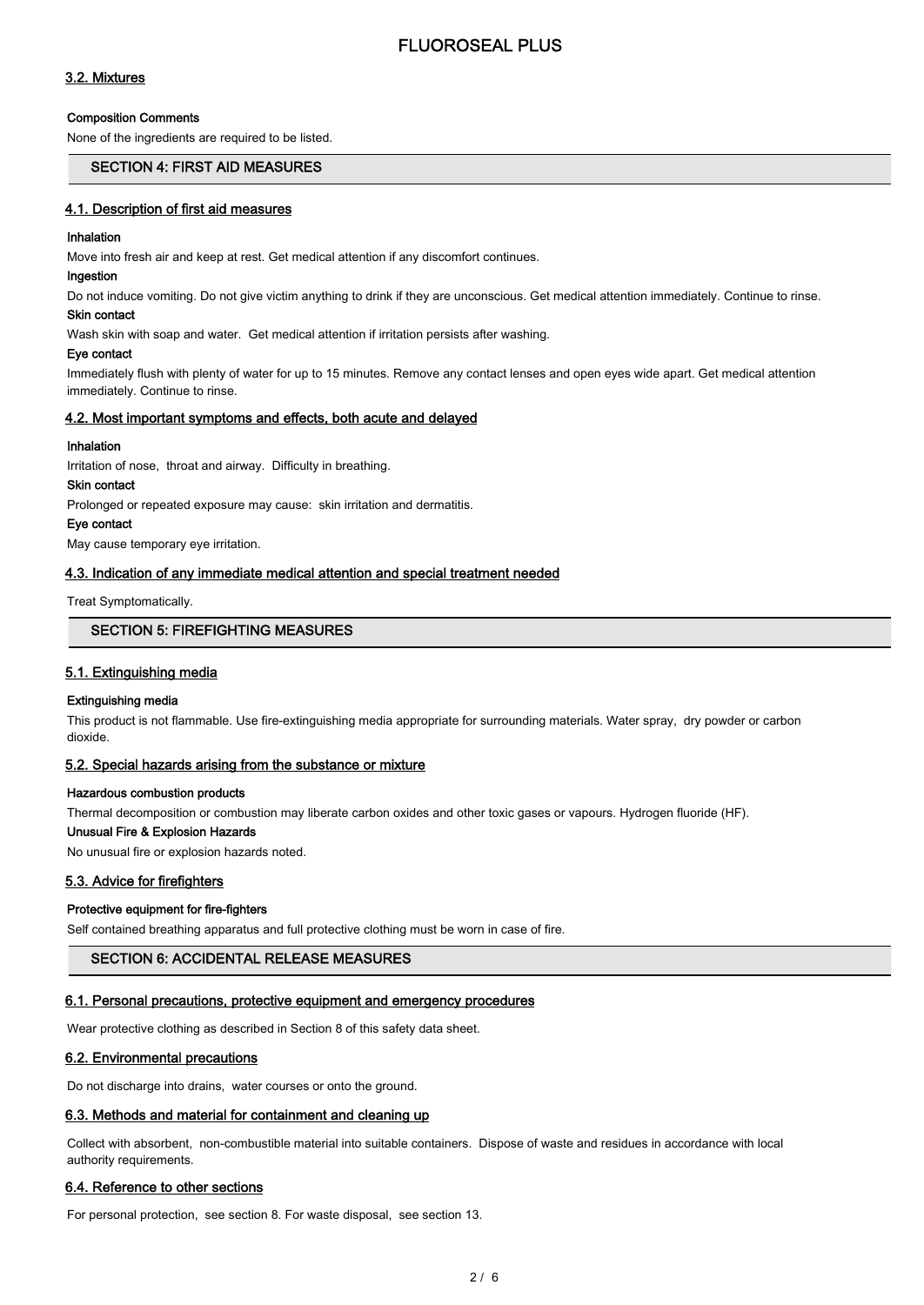## SECTION 7: HANDLING AND STORAGE

## 7.1. Precautions for safe handling

Avoid inhalation of vapours and spray mists. Wear protective clothing as described in Section 8 of this safety data sheet. Wash hands after handling. Wash contaminated clothing before reuse. Do not eat, drink or smoke when using the product.

#### 7.2. Conditions for safe storage, including any incompatibilities

Keep out of the reach of children. Store in closed original container at temperatures between 5°C and 30°C. Protect from freezing and direct sunlight.

#### 7.3. Specific end use(s)

The identified uses for this product are detailed in Section 1.2.

## SECTION 8: EXPOSURE CONTROLS/PERSONAL PROTECTION

## 8.1. Control parameters

#### Ingredient Comments

No exposure limits noted for ingredient(s).

## 8.2. Exposure controls

#### Protective equipment



#### Engineering measures

Provide adequate ventilation. Observe occupational exposure limits and minimize the risk of inhalation of spray.

#### Respiratory equipment

During spraying a suitable particle filter respirator, which is effective against sprays, mists and vapours, should be used.

#### Hand protection

Nitrile gloves are recommended. Protective gloves should be inspected for wear before use and replaced regularly in accordance with the manufacturers specifications.

## Eye protection

Side shield safety glasses are recommended when handling this product.

#### Hygiene measures

Wash hands after handling. Wash contaminated clothing before reuse. Do not eat, drink or smoke when using the product.

## SECTION 9: PHYSICAL AND CHEMICAL PROPERTIES

#### 9.1. Information on basic physical and chemical properties

| Appearance                                      | Opaque Liquid      |
|-------------------------------------------------|--------------------|
| Colour                                          | White / off-white. |
| Odour                                           | Acrylic.           |
| Solubility                                      | Soluble in water.  |
| Initial boiling point and boiling range<br>(°C) | $100^{\circ}$ C    |
| <b>Relative density</b>                         | 1.0                |
| Vapour density (air=1)                          |                    |
| Not determined                                  |                    |
| Vapour pressure                                 |                    |
| Not determined.                                 |                    |
| <b>Evaporation rate</b>                         |                    |
| Not determined.                                 |                    |
| pH-Value, Conc. Solution                        | 6                  |
| pH-Value, Diluted Solution                      |                    |
| Not applicable.                                 |                    |
| <b>Viscosity</b>                                |                    |
| Not determined.                                 |                    |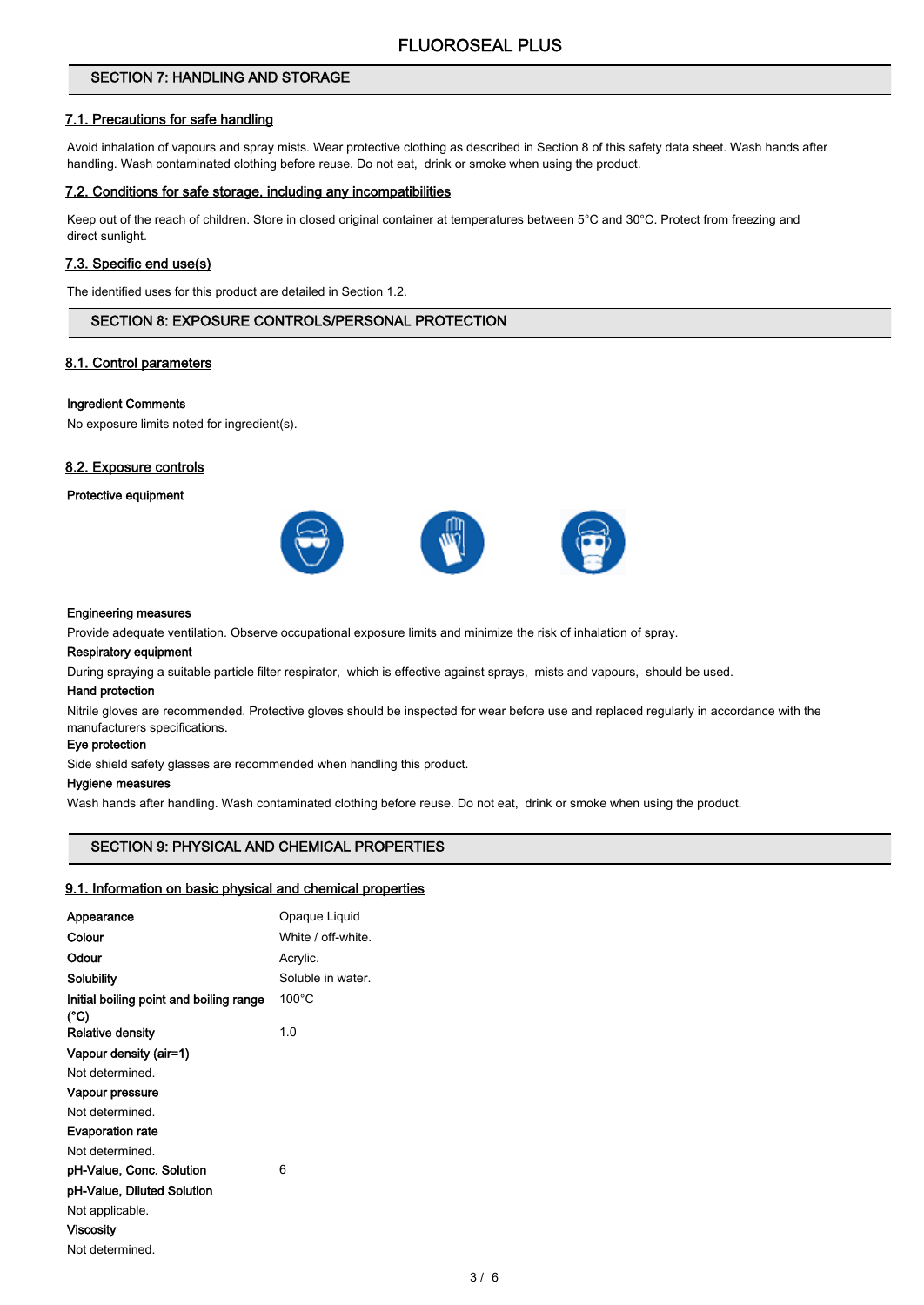# FLUOROSEAL PLUS

## Flash point (°C)

Not applicable.

Flammability Limit - Lower(%)

Not applicable.

Partition Coefficient

 (N-Octanol/Water) Not determined.

Explosive properties

#### Not applicable.

Oxidising properties

Not applicable.

## 9.2. Other information

None.

## SECTION 10: STABILITY AND REACTIVITY

## 10.1. Reactivity

There are no known reactivity hazards associated with this product.

#### 10.2. Chemical stability

Stable under normal temperature conditions and recommended use.

#### 10.3. Possibility of hazardous reactions

Not determined.

## 10.4. Conditions to avoid

Store in closed original container at temperatures between 5°C and 30°C. Protect from freezing and direct sunlight.

## 10.5. Incompatible materials

#### Materials To Avoid

Contact with detergents or other chemicals will interfere with product performance.

#### 10.6. Hazardous decomposition products

Thermal decomposition or combustion may liberate carbon oxides and other toxic gases or vapours. Hydrogen fluoride (HF).

## SECTION 11: TOXICOLOGICAL INFORMATION

#### 11.1. Information on toxicological effects

#### Acute toxicity:

May cause irritation to the respiratory system. Prolonged inhalation of high concentrations may damage respiratory system. Prolonged inhalation of high concentrations may damage respiratory system. Product is acidic and may be mildly corrosive to mucous membranes. Ingestion may cause: irritation nausea

#### **Skin Corrosion/Irritation:**

Prolonged or repeated exposure may cause: Skin irritation.

#### Serious eye damage/irritation:

Eye contact may cause: Mild transient irritation.

#### Respiratory or skin sensitisation:

None known.

#### Germ cell mutagenicity:

No effects expected based upon current data.

#### Carcinogenicity:

No effects expected based upon current data.

#### Reproductive Toxicity:

No effects expected based upon current data.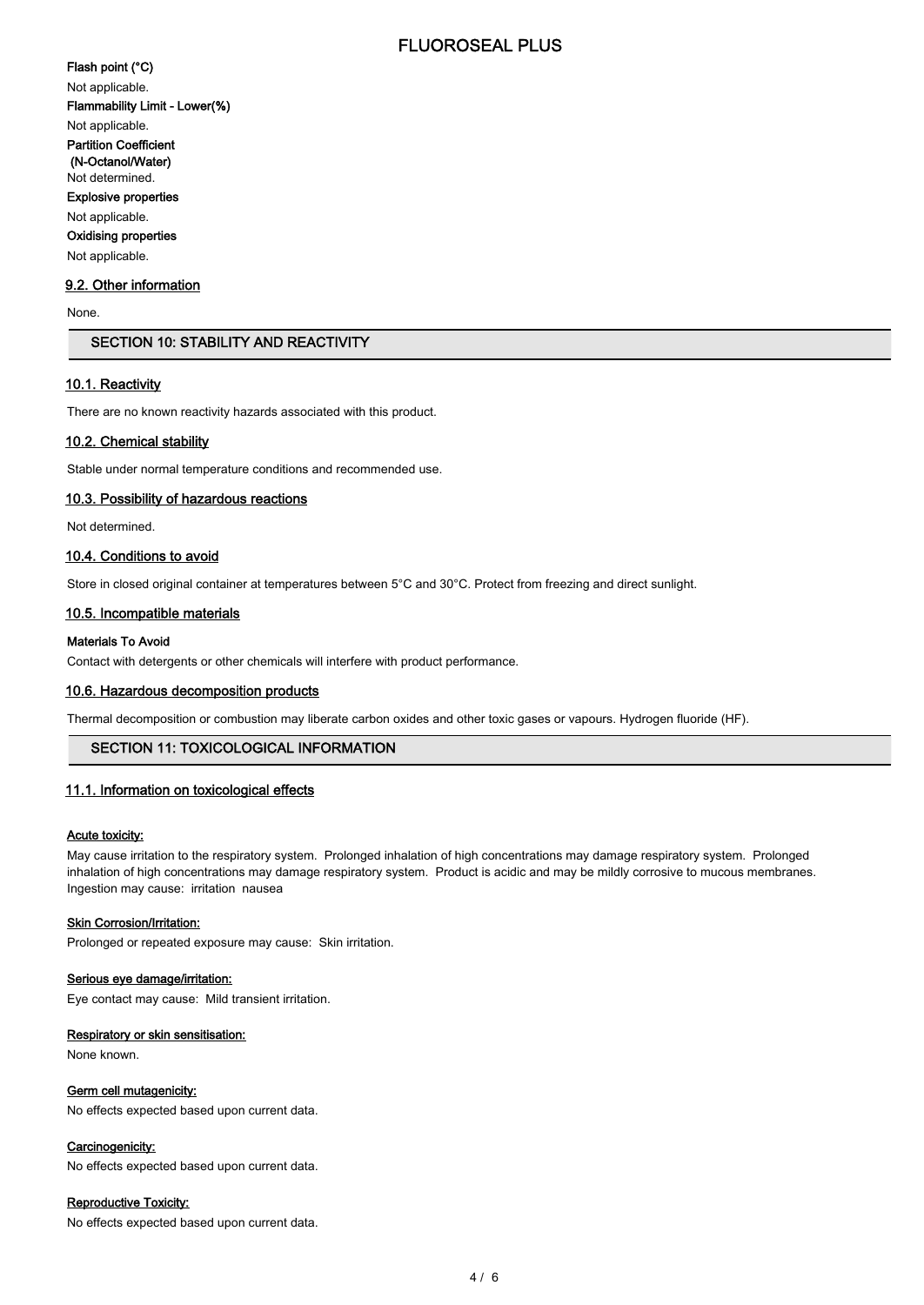## SECTION 12: ECOLOGICAL INFORMATION

## 12.1. Toxicity

No data on possible environmental effects have been found.

## 12.2. Persistence and degradability

#### **Degradability**

No data available.

## 12.3. Bioaccumulative potential

#### Bioaccumulative potential

Not known. Partition coefficient Not determined.

## 12.4. Mobility in soil

Mobility: The product is soluble in water.

## 12.5. Results of PBT and vPvB assessment

This product does not contain any PBT or vPvB substances.

## 12.6. Other adverse effects

None known.

## SECTION 13: DISPOSAL CONSIDERATIONS

## 13.1. Waste treatment methods

Dispose of waste and residues in accordance with local authority requirements. Empty containers should be rinsed with water then crushed and disposed of at legal waste disposal site.

## SECTION 14: TRANSPORT INFORMATION

## 14.1. UN number

Not classified for transportation.

#### 14.2. UN proper shipping name

None.

14.3. Transport hazard class(es)

ADR/RID/ADN Class -

**IMDG Class** 

## 14.4. Packing group

None.

#### 14.5. Environmental hazards

Environmentally Hazardous Substance/Marine Pollutant No.

## 14.6. Special precautions for user

None.

## 14.7. Transport in bulk according to Annex II of MARPOL73/78 and the IBC Code

Not applicable.